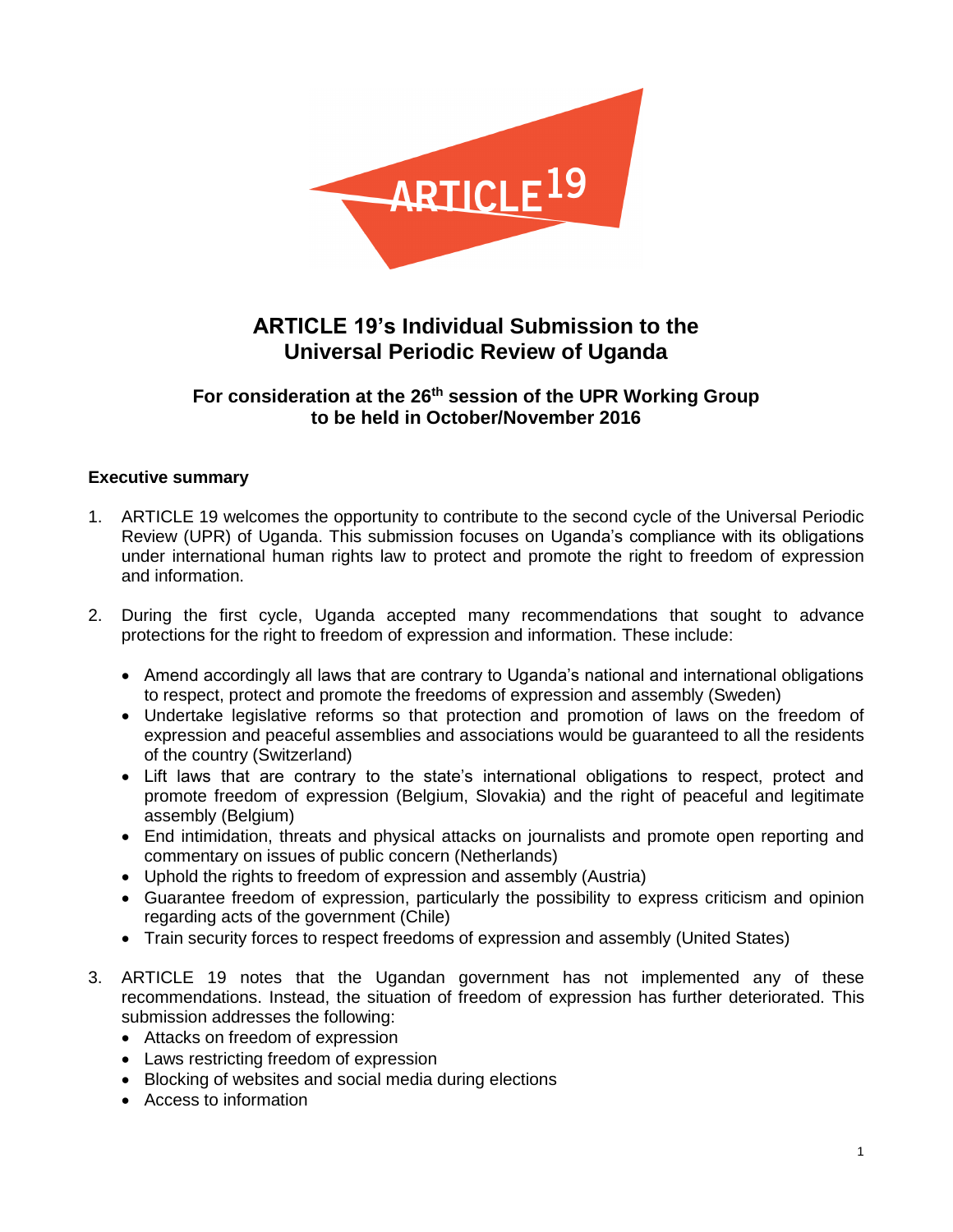## **Attacks on Freedom of Expression**

- 4. Harassment, intimidation, and attacks on both journalists and media houses continue unabated. While the government of Uganda made commitments during the first UPR to end intimidation, threats, and physical attacks against journalists, there has been an increase in the attacks of both media institutions and individual journalists in the last three years. In 2013, Human Rights Network for Journalists recorded 102 cases of violations against journalists by both State and non-state actors. This increased to 122 cases in 2014 with a further increase in 2015 where 134 cases were registered.
- 5. Police officers were allegedly responsible for the greatest number of reported violations. There have not been any investigations, arrests, or prosecutions of perpetrators in the following instances which risk further increasing impunity for attacks on journalists:
	- On 20 May 2014, more than 50 uniformed police sealed off the premises of the *Daily Monitor* newspaper after it published a letter allegedly written by Uganda's coordinator of intelligence service. Two radio stations located in the same compound were also forced off air by the Uganda Communications Commission. The same day, police closed the *Red Pepper* newspaper on similar grounds. Two journalists and eight civilians protesting the closures were arrested, beaten, and detained by police. They were charged with inciting violence before being released.
	- On 22 February 2016, police attacked freelance photojournalist, Isaac Kasamani, with pepper spray while he covered the arrest of opposition presidential candidate Dr. Kizza Besigye. Police tried to prevent reporters from covering Besigye's arrest at his home in the Kampala suburb of Kasangati, blocking their passage and firing pepper spray. Kasamani, who was working for *Agence France Presse*, was hit directly in the eyes and was blinded for several hours.
	- On 16 November 2015, Isaac Kugonza, a journalist for Delta TV was shot in the head by police and rushed to Mulago National Referral hospital. The journalist was covering the arrest of Kampala Lord Mayor, Erias Lukwago who was on his way to return his Mayoral nomination papers, despite an earlier move by the Commission to adjourn the nomination process. Police fired teargas as well as rubber and live bullets to disperse Lukwago's supporters who were opposed to the police's attempt to block him from walking to the Electoral Commission headquarters in Kampala.
	- Police shot Ivan Vincent Mukisa, Radio One correspondent on 15 October 2015 as he covered an altercation between police and supporters of Dr. Kizza Besigye, who is the Forum for Democratic Change (FDC) presidential flag bearer for the 2016 general elections. The same day, police arrested Alfred Ochwo, a journalist working with *The Observer* newspaper, who was photographing the arrest of opposition politician, Ibrahim Ssemujju Nganda at his home in Busiika, Kira Town Council in Wakiso District. Ochwo was detained for four hours before being released without charge, nor having any statement taken.
	- Matovu Enock of NTV was shot on 29 October 2015 while covering an incident of alleged voterigging during the National Resistance Movement (NRM) party elections at Bulera police station in Mityana district. He was admitted to hospital with serious injuries. Two days earlier, Haruna Mugerwa (New Vision Group) had been also assaulted while covering NRM primaries at Mbirizzi trading center.
- 6. However, in the following cases, there have been investigations, arrests and prosecutions:
	- In January 2014, Vision Group photojournalist Mubiru Kakebe was stabbed in the hand by a woman who demanded that he delete a photo he had taken. He died two months later of an infection believed to be connected to this attack.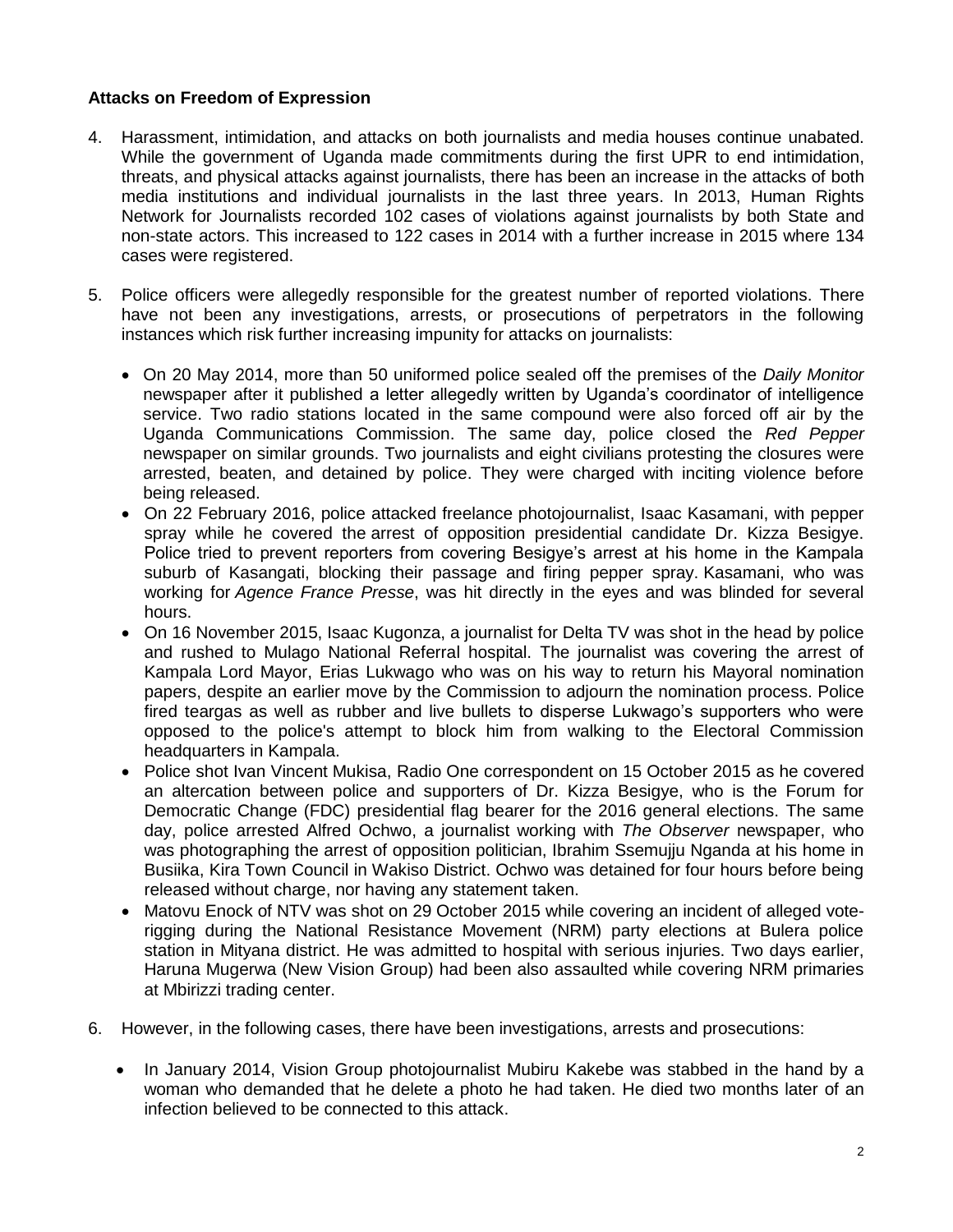- In April 2014, a group of teachers in Mpigi attacked Bukedde TV journalist Andrew Mugonza as he covered the aftermath of a fire at their school; police soon came to his aid. In the same month, Police Officers rescued Ismail Ddamba of *Bukedde* newspaper from an assault by motorcycle-taxi drivers who accused him of being a police spy.
- 7. Despite the Ugandan government promising to promote open reporting and commentary on issues of public concern, media outlets have continued to face reprisals, including the closure and raiding of media outlets without legal authority, especially when they cover opposition candidates.
	- On 20 January 2016, Endigito FM in Mbarara was closed by police after featuring the former Prime Minister and Presidential hopeful Amama Mbabazi on a talk show.
	- On 23 July 2015, Innocent Anyole, Isabirye Aga David, and Alton Kasolo working with Jinjabased Baba FM radio were suspended indefinitely for featuring opposition politician Dr. Kizza Besigye. The suspensions came after Besigye's scheduled appearance on the political talk show was cut short after the station owner ordered it be switched off 15 minutes into the onehour programme.
	- In March 2014, police raided the Voice of Kigezi radio station and Kasese Guide Radio to halt talk shows featuring Mugisha Muntu, head of the opposition Forum for Democratic Change party.
	- In May 2014, parliamentarian Odo Tayebwa stormed the studios of Bushenyi Model FM to assault journalist Moses Byendwa for broadcasting Tayebwa's criticism of a presidential agricultural initiative in the area.

# **Restrictive legislation regarding freedom of expression and media freedom**

- 8. Article 29 of the Constitution of the Republic of Uganda provides that every person shall have the right to freedom of speech and expression.
- 9. However, ARTICLE 19 has noted that the legal framework continues to be one of the primary tools used to restrict the right to freedom of expression, in particular freedom of the media.
- 10. Although the Constitutional Court declared the law on sedition unconstitutional in 2010, the State has used criminal defamation provisions (Section 179 and 180(1)) in the penal code to imprison journalists. For example, on 17 October 2014, CBS Radio journalist Ronald Ssembuusi was found guilty of criminal defamation. The verdict came after a two-year trial over a report suggesting that the former chairman of Kalangala District had stolen solar panels meant for the community.
- 11. UN and regional independent mechanisms on freedom of expression have called on States to decriminalise defamation, since criminal laws on defamation fail to strike the proper balance between individuals' reputation rights and freedom of expression.<sup>1</sup> Individuals' reputations can be protected more effectively, with proper safeguards against abuse, through the civil law. The UN Human Rights Committee has also called on States to consider decriminalising defamation,<sup>2</sup> a call that the African Commission on Human and People's Rights has also made.<sup>3</sup>
- 12. National security officials regularly block journalists from covering official proceedings. For example on 23 September 2015, Derrick Kiyonga, a court reporter with *The Observer* newspaper was arrested from a court room in Kampala and detained for one and a half hours by police who accused him of 'work that is not his.' He was later released without any formal charges.

 $\overline{a}$ <sup>1</sup> Joint Declaration of the UN Special Rapporteur on Freedom of Opinion and Expression, the OSCE Representative on Freedom of the Media and the OAS Special Rapporteur on Freedom of Expression, 10 December 2002

<sup>2</sup> HR Committee, General Comment No. 34, *op. cit.*, at para. 47

<sup>&</sup>lt;sup>3</sup> Resolution on repealing criminal defamation laws in Africa, African Commission on Human and Peoples' Rights, ACHPR/Res 169 2010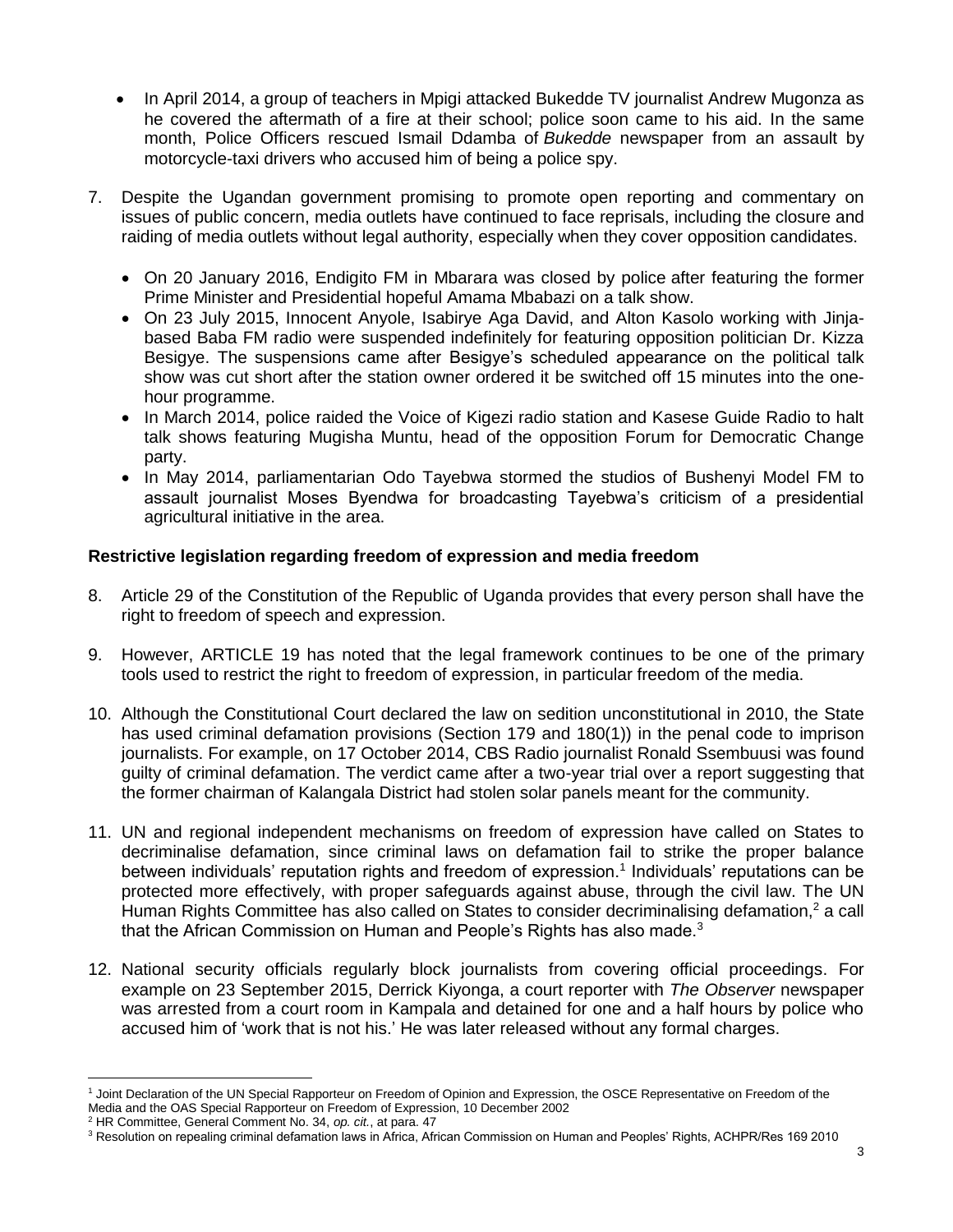- 13. The Press and Journalist Act imposes illegitimate restrictions on press freedoms. It requires journalists to register with and become a member of the government-established National Institute of Journalists of Uganda (NIJU) and obtain a license from the Media Council, the statutory press regulator, which has been criticised for lacking independence. It also requires journalists to possess a university degree. Licensing requirements for journalists, in particular where they impose minimum educational qualifications, do not meet international standards on the right to freedom of expression.
- 14. Journalists are further required to renew their licenses annually. In February 2014, Information Minister Rose Namayanja issued Statutory Instrument No. 4 of 2014, stipulating the types of fees that must be paid in order to practice journalism. It is feared such fees are prohibitive against those without sufficient financial means, again underscoring why such licensing systems are an unnecessary and disproportionate restriction on freedom of expression that do not serve a legitimate aim.

#### **Blocking of websites and social media during elections**

- 15. ARTICLE 19 is deeply concerned by the decision of the Uganda Communications Commission to block access to social media while millions of Ugandans were heading to the election polls, on 18 February 2016. The Uganda Communications Commission (UCC) blocked social media sites citing 'national security' and that the platforms were being 'used to campaign on voting day.'
- 16. ARTICLE 19 notes that blanket bans on social media cannot be justified under international human rights law and are a violation of the right to freedom of expression; these concerns are all the more acute in the context of elections. .

#### **Access to information**

- 17. ARTICLE 19 notes that in 2005, Uganda enacted the Access to Information law. The law reaffirms the constitutional right of every Ugandan to access information from State bodies and accordingly prescribes the processes by which anyone can obtain such information. Nevertheless, there are challenges in implementation: the government and most of its agencies and departments are still in the habit of concealing information that should be proactively disclosed, or to which access should be granted. A secrecy law still exists on the statutes and has proved a hindrance to full implementation of Access to Information law.
- 18. In 2011, the government passed the Access to Information regulations to aid the operationalisation of the Act. However, we are concerned that the regulations limit the right to information and go against the spirt of Article 41 of the Constitution on citizens' right to information as well as Access to Information Act, 2005. For example, the Regulations require individuals requesting information to pay access fees for each request, yet the Act dictates that information should be provided feely and only a minimal cost of reproduction, e.g. photocopying, should be charged. Other concerns include:
	- The Ministry of Information and National Guidance are provided insufficient resources for creating awareness, coordinating implementation, training officials and procuring necessary equipment for effective implementation
	- By 2014, eight years after the passing of the law, only seven out of 21 government ministries had come up with the required manuals stipulating how to implement the Act. Only one agency had allocated a specific budget for access to information implementation while Information Officers had not been trained and provided with the necessary equipment and tools to implement their mandate.